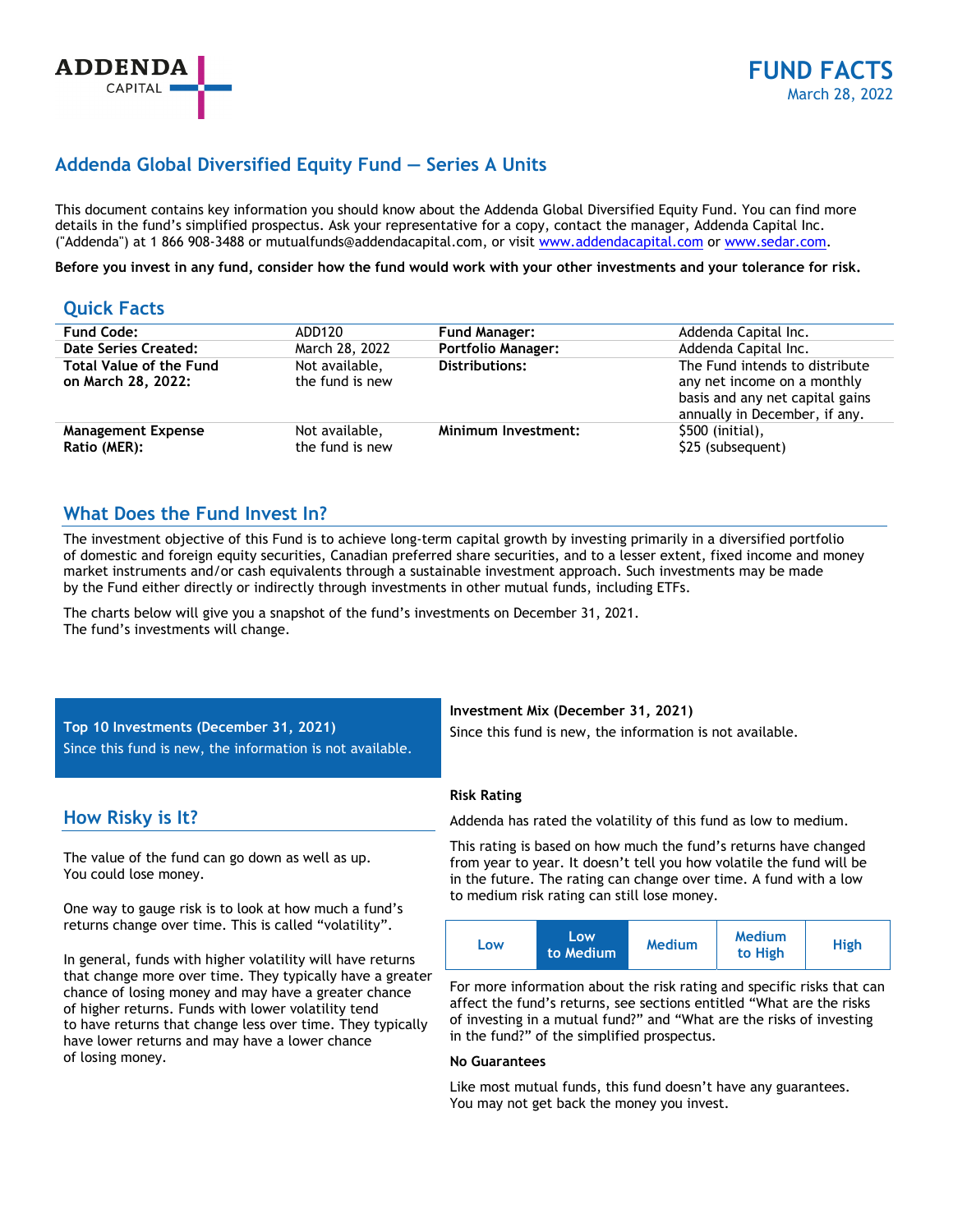

# **How Has the Fund Performed?**

This section tells you how Series A units of the fund have performed since inception. Returns are after expenses have been deducted. These expenses reduce the fund's returns.

#### **Year-by-year Returns**

**ADDENDA** CAPITAL

The year-by-year returns are not available for the Series A as it has not been distributed to the public under a simplified prospectus for a full calendar year.

#### **Best and Worst 3-month Returns**

The best and worst returns over 3-month period for the Series A are not available as it has not completed a full calendar year of performance.

#### **Average Return**

The average return is not available for Series A as it has not been distributed to the public under a simplified prospectus for 12 consecutive months.

## **Who is this Fund For?**

- You want to invest in a fund that takes a sustainable investing approach;
- You are prepared to accept a low to medium risk;
- You are looking for a long-term investment;
- You are seeking long-term growth, through an investment diversified by asset class, style and geography.

# **A Word About Tax**

In general, you'll have to pay income tax on any money you make on a fund. How much you pay depends on the tax laws where you live and whether or not you hold the fund in a registered plan, such as a Registered Retirement Savings Plan (RRSP) or a Tax-Free Savings Account (TFSA).

Keep in mind that if you hold your fund in a non-registered account, fund distributions are included in your taxable income, whether you get them in cash or have them reinvested.

# **How Much Does it Cost?**

The following tables show the fees and expenses you could pay to buy, own and sell Series A units of the fund. The fees and expenses including any commissions can vary among series of the fund and among funds. Higher commissions can influence representatives to recommend one investment over another. Ask about other funds and investments that may be suitable for you at a lower cost.

### **Sales Charges**

As the fund is a "no load" fund, there are no sales charges in connection with the purchase, switch or redemption of units of the fund.

#### **Fund Expenses**

You don't pay these expenses directly. They affect you because they reduce the fund's returns.

The fund's expenses are made up of the management fee, operating expenses (including administration fee) and trading costs. The series' annual management fee is 1.50% and administration fee is 0.20% of the series' value.

Because this series of the fund is new, its operating expenses and trading costs are not yet available.